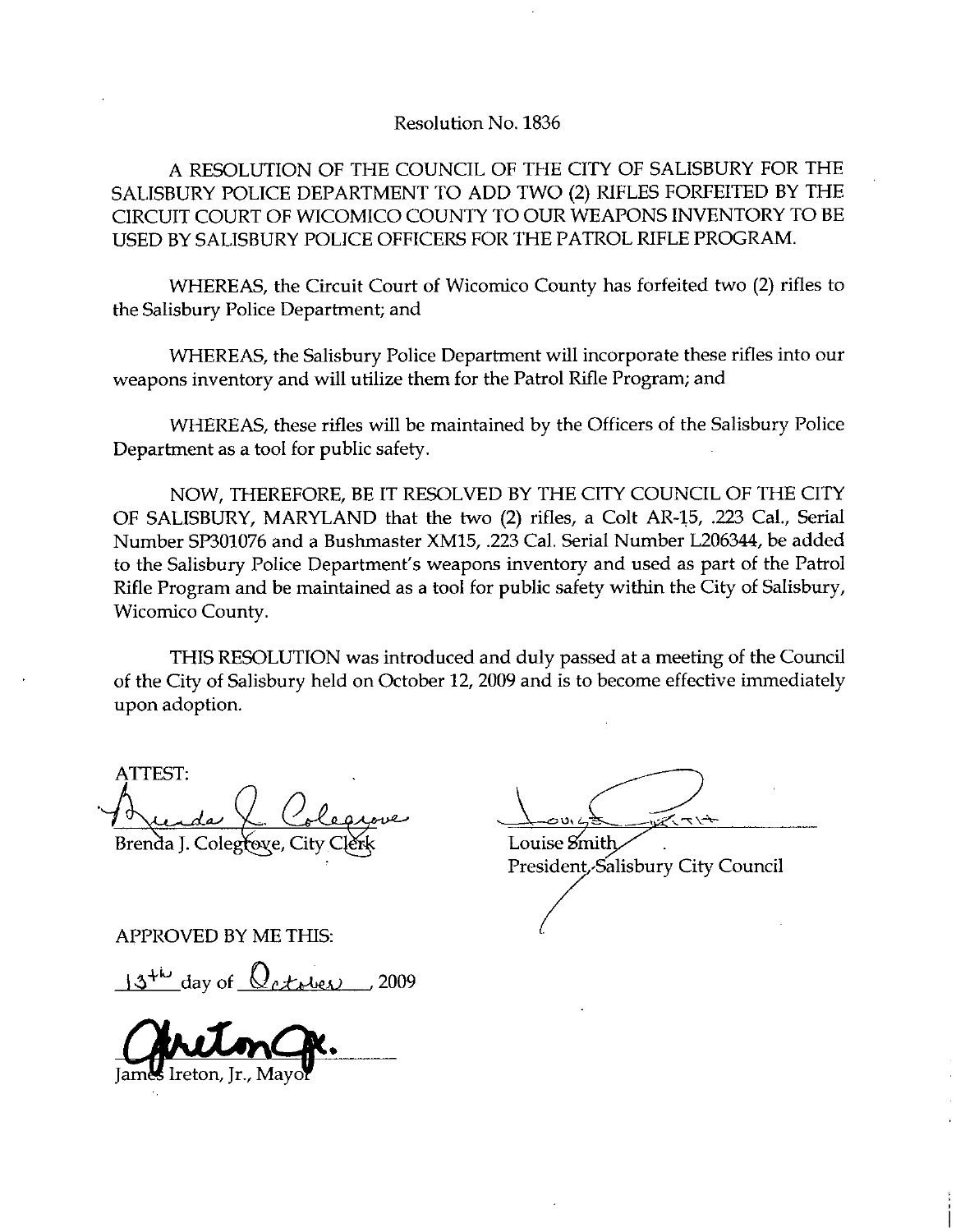



| $1 - 70$                                 |
|------------------------------------------|
| POLICE DEPARTMENT                        |
| ALLAN J. WEBSTER, SR.<br>Chief of Police |
|                                          |

September 30, 2009

TO: John Pick City Administrator

FROM: Chief Allan J. Webster

SUBJECT: Resolution - Forfeited Weapons

Attached, please find a Resolution for the Salisbury Police Department to add two (2) rifles (listed below), which were forfeited by the Circuit Court of Wicomico County, to our weapons inventory and utilized for the Patrol Rifle Program.

- $\bullet$  Colt AR-15, .223 cal., Serial # SP301076
- Bushmaster XM15, .223 cal., Serial # L206344  $\bullet$

Unless you, or the Mayor, have further questions, please forward this Resolution to the City Council

Wilsten

Allan J. Webster **Chief of Police** 

**Attachments** 

<sup>45th</sup><br>699 W. Salisbury Parkway<br>Salisbury, Maryland 21801

410 5483165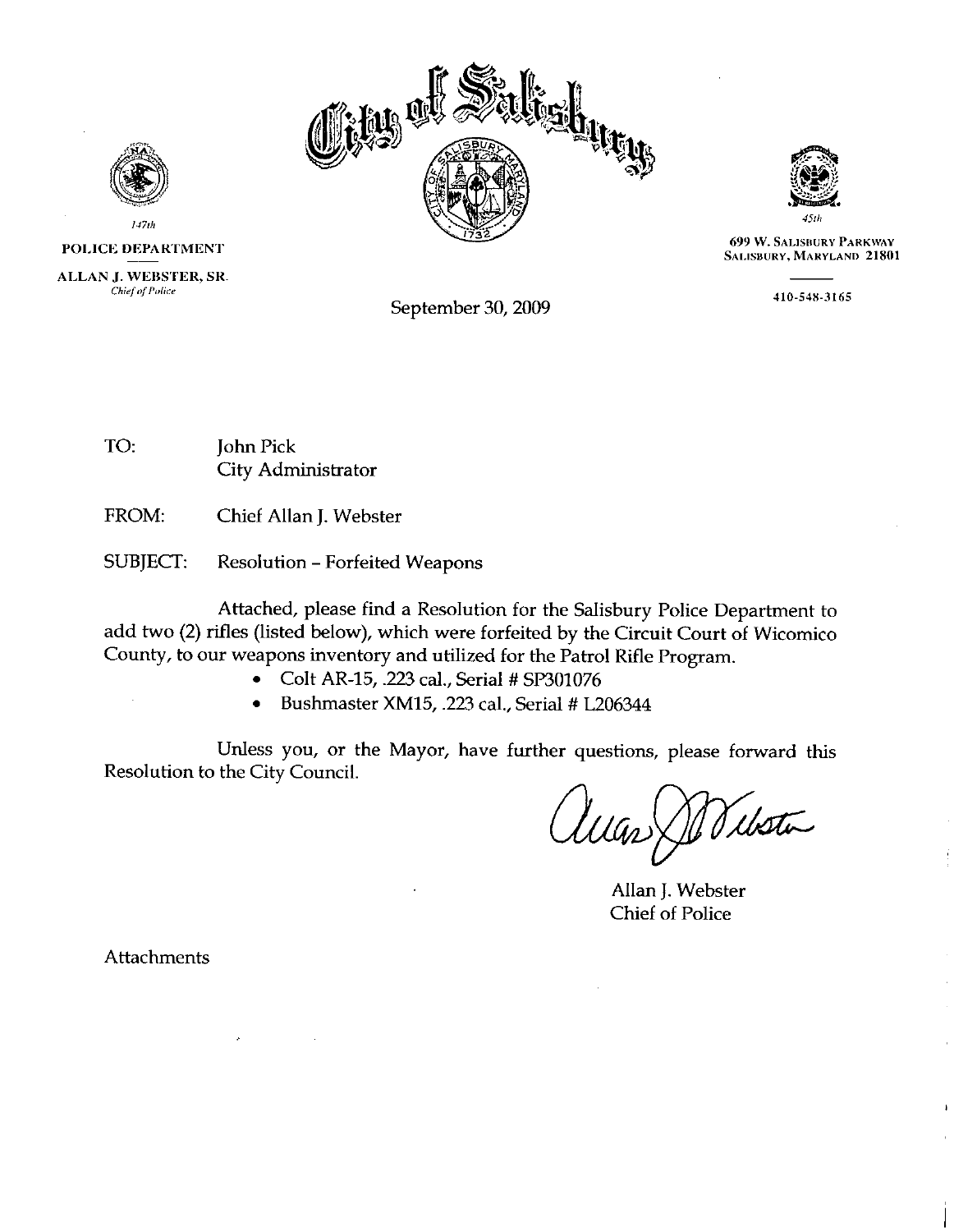|                             |                   | a contracto            |              |                                       |     |
|-----------------------------|-------------------|------------------------|--------------|---------------------------------------|-----|
| Fax from                    | : 4188682425      | <b>STATES ATTORNEY</b> |              | $Pg$ .<br>09-14-09 16:00              | SAC |
|                             |                   |                        |              |                                       |     |
| $\mathcal{F}_{\mathcal{A}}$ | STATE OF MARYLAND |                        | $\star$      | <b>CRIMINAL CASE NO.: 22-K-090383</b> |     |
|                             | v.                |                        | $\mathbf{w}$ | IN THE CIRCUIT COURT FOR              |     |
|                             | MICHAEL OUTTEN    |                        | $\pmb{\ast}$ | WICOMICO COUNTY, MARYLAND             |     |

## ORDER OF FORFEITURE

Upon a plea agreement between the Defendant, Michael Outten, and the State of Maryland, the Defendant on this 26th day of August, 2009 voluntarily forfeits any interest he may have in all weapons and ammunition seized on December 2, 2008, including: Mossberg 12 gauge shotguns, black Smith & Wesson 357 Magnum revolver, antique 357 revolver, 12 gauge shotguns, black Smith & Wesson 357 Magnum revolver, antique 357 revolver.<br>Remington 20 gauge shotgun,  $\overline{\text{Colt AR-15}}$  rifle, Wolf 50 caliber black powder rifle, and all  $\sqrt{\frac{\text{Colt AR}-15 \text{ r}}{\text{S}}\times \text{SPA} \cdot \text{SOL}/\text{D}}}$  $Z$  SP301076 related ammunition, holsters, and magazines to the City of Salisbury for the use of the Salisbury Police Department. Therefore, it is hereby

ORDERED, this 26th day of August, 2009 that the Defendant forfeits the above items to the City of Salisbury for the use of the Salisbury Police Department.

77 Judge Circuit Court for Wicomico County 配给空意饰的

**RECEIVED** 

1<br>1<br>1<br>1988 yild CLERIK, V. J., NUO CO.

TRUE COPY